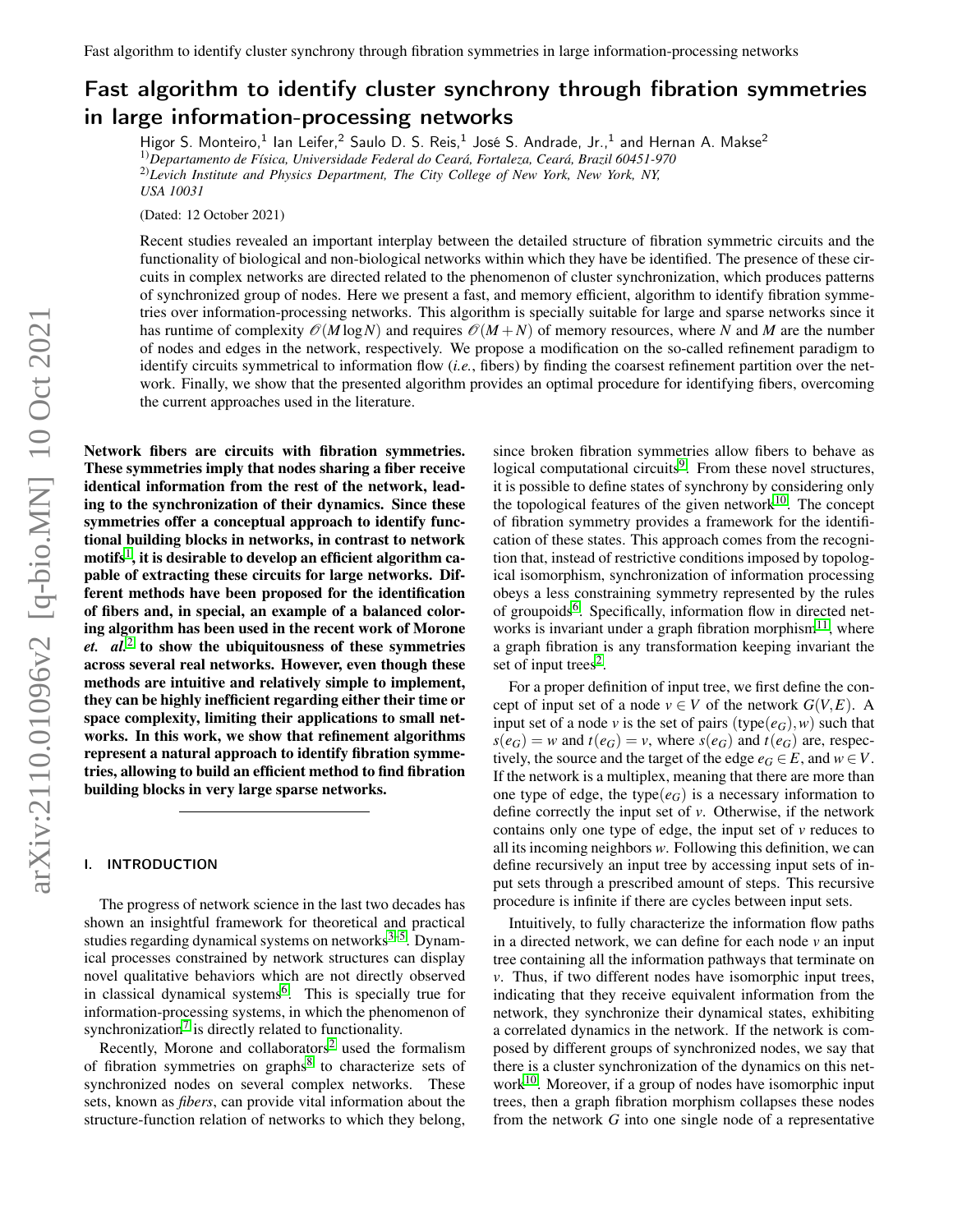

<span id="page-1-0"></span>FIG. 1. Example of non-symmetric and symmetric circuits. In (a) the input tree of each node differs from the others, showing nonequivalence on the information flow received by each node. As shown in (b), by adding a simple self-loop to node Y, its input tree becomes isomorphic to the input tree of Z. From this, their incoming information flows become equivalent, allowing both nodes to synchronize in their dynamics.

*base* network *B*. In this way, a fibration reduces the original network to a base network where each node in *B* represents a fiber module of *G* in which all nodes inside this module have isomorphic input trees. Examples of directed networks formed by three nodes are shown in Fig. [1.](#page-1-0) Here, we show that these different patterns of connections are responsible for the different cluster synchronization observed in the networks.

In practice, methods to capture the correct fibration partitioning over information-processing networks are, in general, based on what is called a negative iterative strategy<sup>[12](#page-12-2)[,13](#page-12-3)</sup>. In this approach, an adequate initial partition is refined in each iteration with the goal to derive a better partitioning according to a predefined rule. Thus, each group of nodes in each iterative step is splitted into several, or none, smaller groups with respect to the whole current partition. This strategy defines the refinement paradigm $12,14$  $12,14$ . This refinement procedure is also used to find the so-called balanced equivalence relations $15-17$  $15-17$  of directed networks, also known as balanced colorings. A balanced coloring over a network is a partition of the set of nodes obtained by defining an equivalence relation between the elements of the network<sup>[6](#page-11-4)</sup>. Thus, two nodes belonging to the same equivalence class, an element of the partition, can be permutated without changing the partition that is induced by the equivalence relation. This relation, as defined  $in<sup>2,6</sup>$  $in<sup>2,6</sup>$  $in<sup>2,6</sup>$  $in<sup>2,6</sup>$  regarding the study of robust synchronization patterns, is an equivalence relation between the input sets of the nodes, and it is defined by the input tree isomorphisms representative of the fibration symmetry<sup>[2,](#page-11-1)[8](#page-11-6)[,11](#page-12-1)</sup>. Therefore, the nodes with the same color within a minimal balanced coloring also belong to the same fiber, where 'minimal' refers to the minimal number of classes that determine a balanced coloring (Equivalence is treated in section VIIC of $18$ ). Thus, the fibration partitioning over a directed network induced by symmetry fibrations is equivalent to the minimal balanced coloring over the same network. Throughout the rest of this work, we will use the terms "minimal balanced coloring" and "fibration partitioning" interchangeably.

A few different algorithms have been proposed to obtain the minimal balanced coloring over directed networks. In this work we briefly describe the algorithms  $in$ <sup>[11,](#page-12-1)[15](#page-12-5)</sup> corresponding to the Aldis' algorithm and the Boldi-Vigna algorithm, respectively. We also present a more detailed description of the algorithm presented by Kamei and Cock as an extension of the algorithm proposed by Belykh and Hasler in<sup>[16](#page-12-8)</sup>, since this method is the one used in Morone *et. al.*[2](#page-11-1) to uncover the fibration partitioning over genetic networks and other real networks. Although these algorithms are intuitive and easy to implement, they can be inefficient both in the time and memory complexities, meaning that they can be applied only for small to medium networks. Fortunately, because of the principled approach provided by the refinement paradigm and its relation with balanced colorings, we can make use of classical methods<sup>[13](#page-12-3)[,14](#page-12-4)[,19](#page-12-9)[,20](#page-12-10)</sup> originally not designed for the identification of fibers to design very efficient algorithms that can be applied to obtain the minimal balanced coloring for large sparse networks.

Here, we extend classical approaches to present an efficient algorithm capable of identifying the minimal balanced coloring for general information networks that also outperforms the alternative algorithms mentioned previously. The algorithm built here is a modified version of the algorithm presented by Paige and Tarjan<sup>[20](#page-12-10)</sup>, with runtime complexity of  $\mathcal{O}(M \log N)$  and space complexity of  $\mathcal{O}(M+N)$ , where M and *N* are the number of edges and nodes in the network, respectively. This algorithm has the same runtime order than the al-gorithm presented by Cardon and Crochemore<sup>[21](#page-12-11)</sup>. However, compared with the algorithm of Cardon and Crochemore, the Paige-Tarjan(PT) algorithm has a simpler implementation and smaller prefactors, exhibiting a better performance to our problem. We note that both algorithms were not originally designed for the identification of fibers. Nevertheless, by introducing simple modifications we use the algorithm of Paige and Tarjan as a foundation of our method. We denote this method as Fast Fibration Partitioning (FFP) to constrast with the PT algorithm as here we apply the method specifically for the identification of fibers. We observe that this method outperforms the  $\mathcal{O}(N^2 \log N)$  time complexity and the  $\mathcal{O}(N^2)$ memory complexity of the Kamei-Cock (KC) algorithm used in[2](#page-11-1) , providing a more efficient approach for further studies on cluster synchronization on complex networks.

The paper is organized as follows. In Sec. [II](#page-2-0) we describe the balanced coloring algorithm used by Morone *et. al.*[2](#page-11-1) to contextualize the idea of refinement on fibration applications. In Sec. [III](#page-3-0) we explain how the general refinement paradigm can be modified to define the relationship between the input tree isomorphism and the algorithm we employ. In Sec. [IV](#page-6-0) we give the details concerning the proper initialization and imple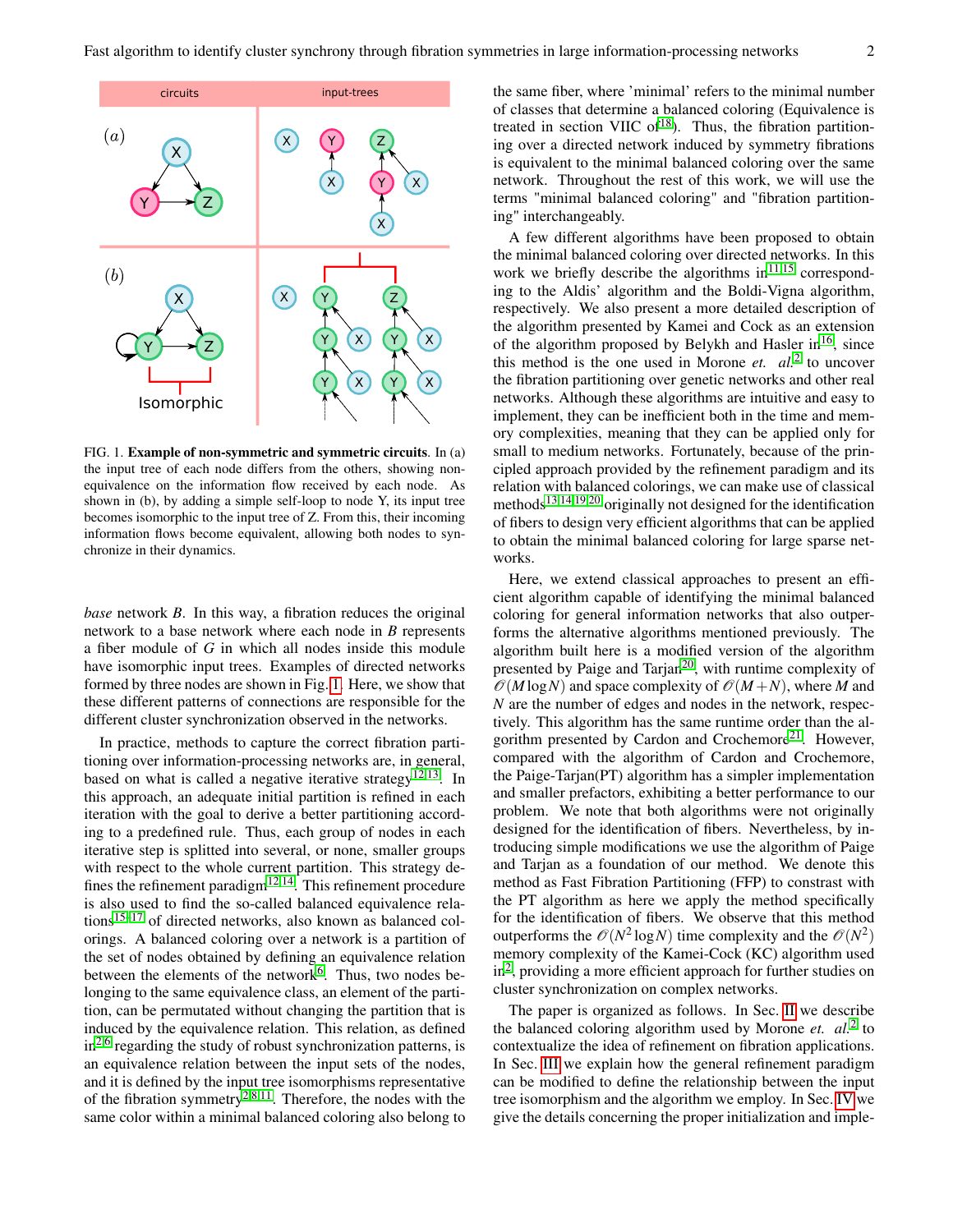mentation of the algorithm. In Sec. [V](#page-7-0) we list the mechanisms of two additional approaches used for fiber identification. In Sec. [VI](#page-9-0) we discuss all the algorithms introduced in order to compare their complexity. Through experiments on random networks, we also compare the runtime of the main current method for fibration and the method described in this work. Finally, in Sec. [VII](#page-11-8) we make our conclusions.

## <span id="page-2-0"></span>II. REFINEMENT FOR FIBRATIONS

The refinement paradigm has been used widely in problems originated from computer science and discrete mathematics<sup>[14,](#page-12-4)[20](#page-12-10)</sup>. It is also one of the major techniques used to develop efficient algorithms to solve the modular decomposition problem in graphs $19$ . From state minimization in deterministic automata models $^{22}$  $^{22}$  $^{22}$  to the ordering of boolean matrices and the lexicographically breadth-first search ordering of graphs[14,](#page-12-4)[20](#page-12-10)[,23](#page-12-13), the refinement procedure has been used to calculate the so-called balanced equivalence classes over a given set  $V^{17,20}$  $V^{17,20}$  $V^{17,20}$  $V^{17,20}$ . Beyond its applications, the concept of balanced equivalence classes has also shown significance because it is directly related to the patterns of dynamical processes occur-ring on complex networks<sup>[24](#page-12-14)</sup>. These equivalence relations are constructed through successive refinement steps according to a disjoint set rule, which should guarantee that the final partition, obtained by a refinement algorithm, is a set of pairwise disjoint sets representing the balanced classes.

#### <span id="page-2-1"></span>A. The Belykh-Hasler algorithm

In Morone *et. al.*<sup>[2](#page-11-1)</sup>, the authors used a balanced coloring algorithm to find the correct fibration partitioning for several information networks. The original algorithm was first pre-sented by Belykh and Hasler<sup>[16](#page-12-8)</sup> and, even though they refer to the algorithm as a coloring algorithm, it differs from the classical coloring problems from graph theory. In the case of balanced coloring algorithms, adjacent nodes can have the same color and still be a proper coloring for the network. Precisely, in the Belykh-Hasler algorithm every node is identified by a unique color representing its class, where nodes having the same color belong to the same class of isomorphic input set nodes, meaning that these nodes are equivalent. Since each class does not overlap with any other, the balanced coloring obtained by the Belykh-Hasler algorithm represents a proper partitioning over the set of nodes *V* of the network  $G(V, E)$ .

For the description of the algorithm used in<sup>[2](#page-11-1)</sup>, we define a coloring over the network as balanced if for every pair of nodes  $v, w \in V$  belonging to the same class exists an isomorphism between their input sets, that is, there is a one-to-one relation between each element of the input set of *v* with each element of the input set of *w*. If for every pair of nodes having the same color, they receive equivalent information via its incoming links, then the coloring is balanced and each color represents a label for one fiber of the network. For instance, in Fig. [1\(](#page-1-0)a) all nodes have different input trees, while nodes Y and Z have isomorphic input trees in Fig. [1\(](#page-1-0)b). Since there is

a relation one-to-one between their input trees, both Y and Z synchronize their dynamical states. Thus, equivalent classes of a balanced coloring represents the proper fibration partitioning over a given network, implying that finding the minimal balanced coloring is equivalent to finding fibers over a minimal fibration.

Regarding the refinement paradigm, the Belykh-Hasler algorithm is based on the idea of choosing an initial coloring and refining this coloring until further refinement becomes impossible. Initial coloring or partitioning places all nodes inside the same equivalence class, and each iteration introduces an input driven refinement.

To define an input driven refinement we introduce the Input Set Color Vector (ISCV)<sup>[9](#page-11-7)</sup>. The Input Set Color Vector of a node  $v \in V$  is a *K*-dimensional vector, where *K* is the number of colors in the network and the *j*-th entry of this vector counts how many nodes of color *j* belongs to the input set of *v*. A coloring is then balanced if, and only if, nodes of the same color have the same ISCVs. Moreover, a coloring is balanced and minimal if, and only if, nodes of the same color have the same ISCVs and nodes of different colors have different ISCVs.

In the algorithm, all nodes are initially assigned with the same color, representing the same equivalence class. Then, ISCVs for all nodes are calculated. Refined coloring needs to be balanced, therefore nodes of the same color need to have the same ISCVs. Refinement step is done by assigning all unique ISCVs with different colors and assigning refined colors to the nodes according to their ISCV. That is, the refined color of the node is defined by the color assigned to the ISCV of this node in the set of the unique ISCVs. If the coloring after the iteration is equivalent to the coloring before the iteration, the algorithm stops and we obtain a balanced coloring. An example of how the algorithm works is shown in Fig. [2\(](#page-3-1)a).

#### B. Balanced coloring for multiple edge types

The approach presented in the section [II A](#page-2-1) was extended in 2013 by Kamei & Cock<sup>[17](#page-12-6)</sup> to be applied for directed graphs with multiple types of edges. This algorithm can be applied to a genetic network with activator and repressor edges, for instance. In this case, instead of considering only the color of the node in the input set both node's color and type of the edge are considered. All the steps taken by the algorithm remain the same, but the size of a ISCV is now equal to the number of colors in the graph multiplied by the number of edge types. For instance, let us consider the same graph as before, but edges now have different types, as shown in Fig. [2\(](#page-3-1)b). This time, initial ISCVs are two-dimensional (see the top matrix in Fig. [2\(](#page-3-1)b)) to account for the two types of edges. From this, the same process as before is repeated until a balanced coloring is obtained and no further refinement is possible. By introducing different types of edges, we obtain a different fibration partitioning compared to Fig. [2\(](#page-3-1)a). Finally, the refinement process for the Kamei-Cock (KC) algorithm is defined by the following steps:

1. Define the initial coloring  $\bar{C}_0$ , where each node  $v \in V$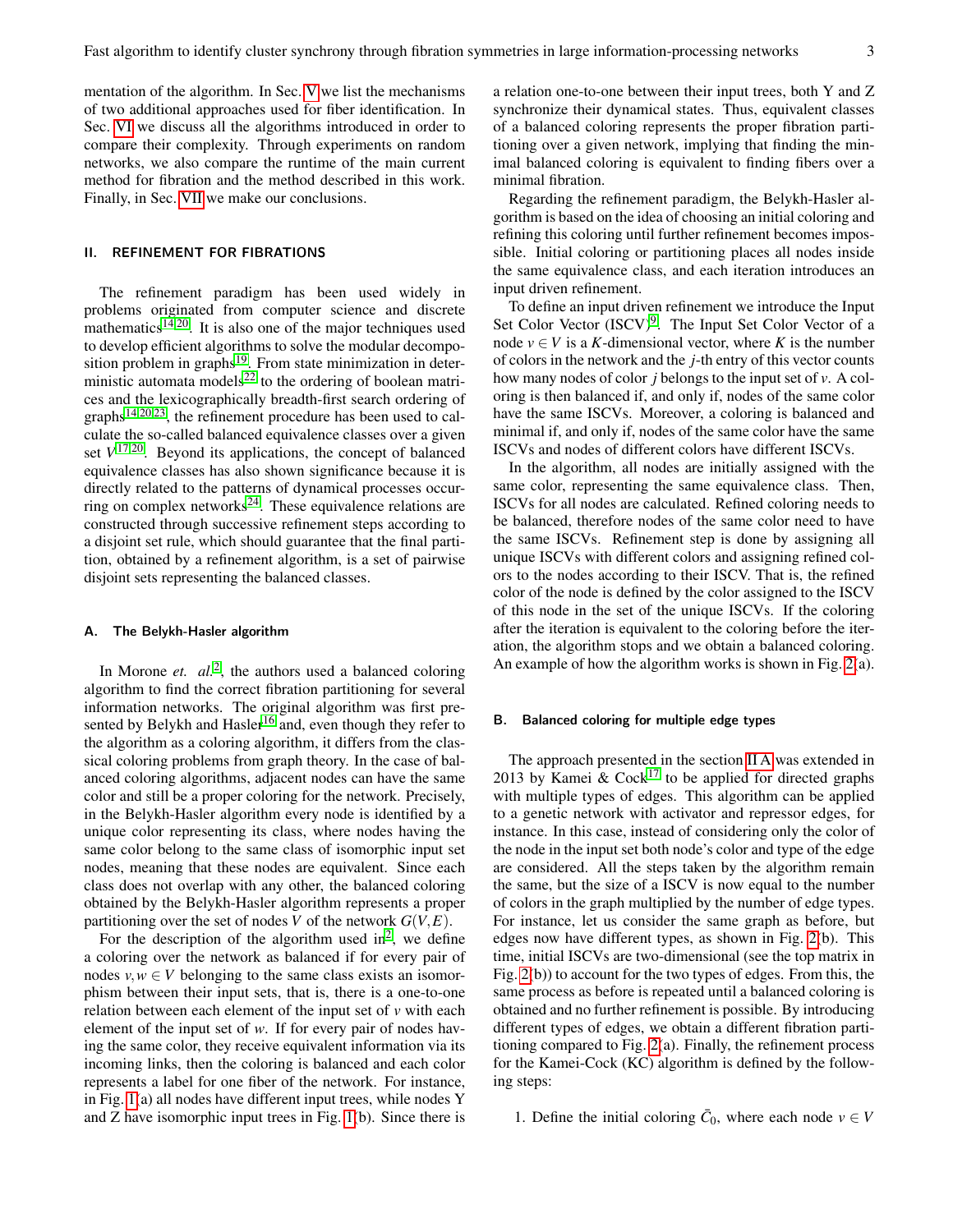

<span id="page-3-1"></span>FIG. 2. Kamei-Cock algorithm. Diagrams (a) and (b) show examples of how the Kamei-Cock algorithm works for two distinct networks. For both cases, we define in each iteration the matrix of ISCVs to verify the balancing of the current coloring. In the process, every time the number of colors increases, the matrix increases as well. This process continues until the matrix is balanced and no new colors are necessary. In (a), we consider a network containing 8 nodes. Initially, all nodes are assigned to a light blue color. The ISCVs have only one element (one color) and its value is shown at the top left table. Here, all ISCVs are showed together as a matrix. Node 1 receives inputs from nodes 2 and 3, while node 2 receives input from 1 and 4. Thus, both nodes have two inputs of color blue. We note that only nodes 3 and 4 also have two inputs from color blue. From this, nodes 1 to 4 will belong to the same class in the next iteration. In total, there are three unique vectors. Each one of these unique vectors is assigned to a new color and a new partition is created. This time, the matrix of ISCVs grows to dimension  $8 \times 3$ , reflecting the increasing on the number of colors. Calculating again the ISCVs, we see that the coloring is not balanced, such that a new refinement is possible. At last, considering the bottom left matrix, we finally arrive to the final balanced coloring, with no new refinement possible, providing the fibers of the given network. For multidimensional edges, for each new color added during the refinement, the ISCV for each node is increased by *Ktype*, where *Ktype* is the number of edge types. As shown in (b), the presence of new edge's types in the same network of (a) can generate a different balanced coloring.

has a color label  $\ell(v)$  associated, and calculate the initial number of colors *K*;

- 2. For each node  $v$ , define its  $ISCV(v)$ ;
- 3. Find all the unique ISCVs, assign to each one a different color label, and calculate the new number of different colors  $K'$ ;
- 4. The color  $\ell(v)$  of each node *v* is set as equal to its ISCV:  $\ell(v) \leftarrow \ell (ISCV(v));$
- 5. If set  $K \neq K'$ , then  $K \leftarrow K'$  and go to step 2. Otherwise, the algorithm stops.

Furthermore, there are three important points to be noted for this algorithm: 1) The number of dimensions of the ISCV grows quickly; 2) The matrix of ISCVs is very sparse, as we can see in the examples shown in Fig. [2;](#page-3-1) 3) Initial coloring can be assigned to certain nodes. These details are very important specially when the task is to identify fibers in large networks. Therefore, it is easy to grasp the limitations of the method con-cerning its storage efficiency. For the networks treated in<sup>[2](#page-11-1)</sup>, the

KC algorithm does not show any major issue since the authors were only interested with relatively small networks. However, since information network data are continually growing and getting more complex<sup>[25](#page-12-15)[,26](#page-12-16)</sup>, it is pertinent that a method to identify fibrations on large networks should be as efficient as possible. Based on that, we describe in the following section a different algorithmic approach, still based on the refinement partitioning paradigm, capable to handle efficiently both with the storage and the runtime in general applications.

## <span id="page-3-0"></span>III. OPTIMAL IDENTIFICATION OF NETWORK FIBERS

According to the concept of graph fibrations<sup>[8](#page-11-6)</sup>, all nodes inside the same set must receive equivalent information from all the other sets, meaning that the desired partition splits the network into several groups, called classes, each one containing nodes with isomorphic input trees. To obtain that, we treat our problem as the same as finding the coarsest relational refinement partitioning of a set of elements that have a binary relation between them[20](#page-12-10). Since a network is completely defined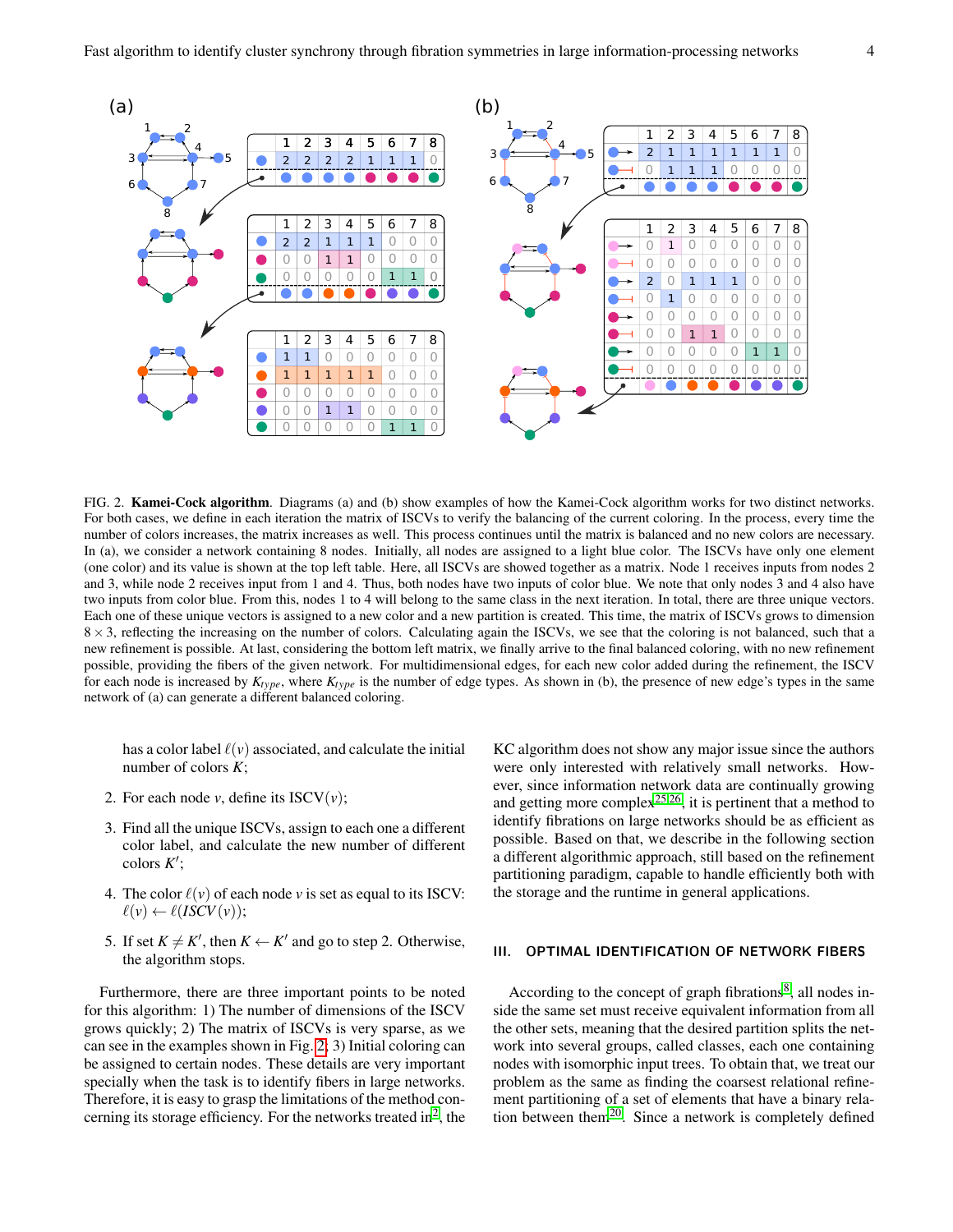by a set of node elements and a set of edges that comprehend all the binary relations, this approach can be used. Moreover, because this paradigm should obey the fibration rules, in what follows: (*i*) we show how a refinement method can be constructed to identify the fibration isomorphisms, and (*ii*) we present the algorithm used to find the coarsest partition in this context and show the implementation of the proposed method.

#### <span id="page-4-1"></span>A. Partition refinement paradigm for input tree isomorphism

Considering the application for a directed network *G*(*V*,*E*), defined by  $N = |V|$  nodes connected by  $M = |E|$  edges, we can define a network or graph partition  $\bar{P}$  over *V* as a set of pairwise disjoints subsets  $\chi^{j} \subseteq V$  whose union is all *V*, that is

$$
\bar{P} = \{ \mathcal{X}^j \subseteq V | \mathcal{X}^i \cap \mathcal{X}^j = \emptyset, i \neq j \}
$$
(1)

and

$$
V = \bigcup_{j} \mathcal{X}^{j},\tag{2}
$$

where  $\chi^{j}$  are the elements of the partition  $\bar{P}$ , called classes. By taking an additional graph partition  $\overline{Q}$  with the property that each one of its classes are contained in the classes of  $\bar{P}$ , we say that  $\overline{Q}$  is a refinement of  $\overline{P}$ , or  $\overline{Q} \preceq \overline{P}^{14}$  $\overline{Q} \preceq \overline{P}^{14}$  $\overline{Q} \preceq \overline{P}^{14}$ . Moreover, considering a proper refinement, a partition  $\bar{P}$  is said to be stable if it is stable with respect to all its classes  $\chi^{j}$ . In classical applications, for a class  $\chi \in \overline{P}$ , we say that  $\chi$  is stable with respect to a set *S* if either all elements of  $\chi$  connects with an element of *S* or none element of  $\chi$  points to any element of *S*. Thus, the goal of a refinement partitioning algorithm is to find the coarsest (minimal number of classes) stable partition over the set *V*, given a relation  $E \subseteq V \times V$ . As can be noted, this can be easily extended to graph problems, where the coarsest graph partitioning problem is that of finding, for a given set of directed edges  $E$  and an initial partition  $\bar{P}$  over *V*, the minimal number of disjoint classes that are subsets of *V* forming a stable refinement of *P*.

The stability of partitions is the most important concept for the proper identification of equivalence classes and to guarantee the correctness of the algorithm and its termination proof. In the work of Paige and Tarjan<sup>[20](#page-12-10)</sup>, the authors define the stability properties through the definition of a function  $s(S,\bar{Q})$ responsible for splitting the classes of the input partition  $\overline{Q}$ into stable classes with respect to a set *S*, also called *pivot set*. The function *s* defines the *refine* operation, responsible for the refinement of an input partition with respect to a pivot set *S*, replacing this current unstable partition for a new one that is stable with respect to *S*. If  $s(S, \overline{Q})$  behaves as an identity function for  $\overline{Q}$ , meaning  $\overline{Q} = s(S, \overline{Q})$ , then the partition  $\overline{Q}$ is already stable with respect to *S*. The following two properties described in $^{20}$  $^{20}$  $^{20}$  are the most relevant to our algorithm: the stability inheritance by refinement and the stability inheritance under union. Precisely, any refinement of  $\overline{P}$ , where  $\overline{P}$ is stable with respect to *S*, is also stable to *S*, and a partition stable with respect to two different pivot sets  $S$  and  $S'$  is also stable with respect to their union  $S \cup S'$ .

The main advantage of the definitions presented is that the stability rule can be modified to represent a more suitable disjoint rule and still preserve the stability inheritances mentioned. With this, we can define a new refinement stability criterion that permits the direct relationship between the refinement partitioning paradigm with the notion of isomorphism between input trees in information networks. Thus, we can use the concept of graph fibrations to determine a disjoint rule that allows the refinement algorithm to find the coarsest graph partitioning where elements inside the same class  $\chi$  of the final partition all have isomorphic input trees. This way, by a simple modification, we introduce the concept of input set stability and its corresponding splitting function *sinput* for the *refine* operation.

In order to identify the group of nodes with isomorphic input trees, we require that the partition should be input set stable during each refinement with respect to the pivot sets. In that manner, a graph partition  $\bar{P}$  over the network  $G(V, E)$ is input set stable with respect to  $S \subseteq V$  if, for all the classes  $\chi \in \overline{P}$ , the following equality is satisfied for all the elements  $v, w \in \mathcal{X}$  and for all the types *k* of directed edges:

<span id="page-4-0"></span>
$$
|E_k^{-1}(\{v\}) \cap S| = |E_k^{-1}(\{w\}) \cap S|,
$$
 (3)

where  $E_k({v})$  and  $E_k^{-1}({v})$  represent, respectively, the nodes that directly receives information of type *k* from *v*, and the nodes that sends information via a directed edge of type *k* to *v*. We stress that both  $E_k({v})$  and  $E_k^{-1}({v})$  may contain repeated elements. From that, an input set stable graph partition implies that each class receives equivalent information from all the other classes, including from itself. From this, it is straightforward to check that the inheritance by refinement and the inheritance by union of classes is also valid for *sinput*, where the rule given by the Eq. [\(3\)](#page-4-0) guarantees the partitioning in disjoint sets.

After we find the coarsest stable graph partition  $\bar{P}$  following the input set stability rule there will not be any pivot set  $S \subseteq V$ and *S*  $\not\subset$  *X* for which the partition  $\overline{P}$  is not input-set stable, meaning that for any class  $\mathcal{X} \in \overline{P}$  we have  $\overline{P} = s_{input}(\mathcal{X}, \overline{P})$ . As a consequence, any two nodes belonging to the same class receive equivalent information from the rest of network, including from their own class, implying that they have the same input set. Fortunately, if two nodes in an input set stable network partitioning have the same input set we can use the results presented by Norris $27$  to show that these nodes have isomorphic input trees. According to Norris<sup>[27](#page-12-17)</sup>, for a directed network with *N* nodes, an isomorphism for any depth *k* between the input trees of two nodes can be guaranteed as long as these trees are isomorphic up to the  $N-1$  depth, where the depth  $k$  of a tree is the set of nodes with *k* edges between them and the root node. Therefore, we can state that the coarsest input set stable graph partition obtained by the refinement procedure using *sinput* is the union of pairwise disjoint sets, where each one of these corresponds to a set of nodes with isomorphic input trees. This result shows a natural mapping between the refinement partitioning paradigm and the identification of fibers in information-processing networks.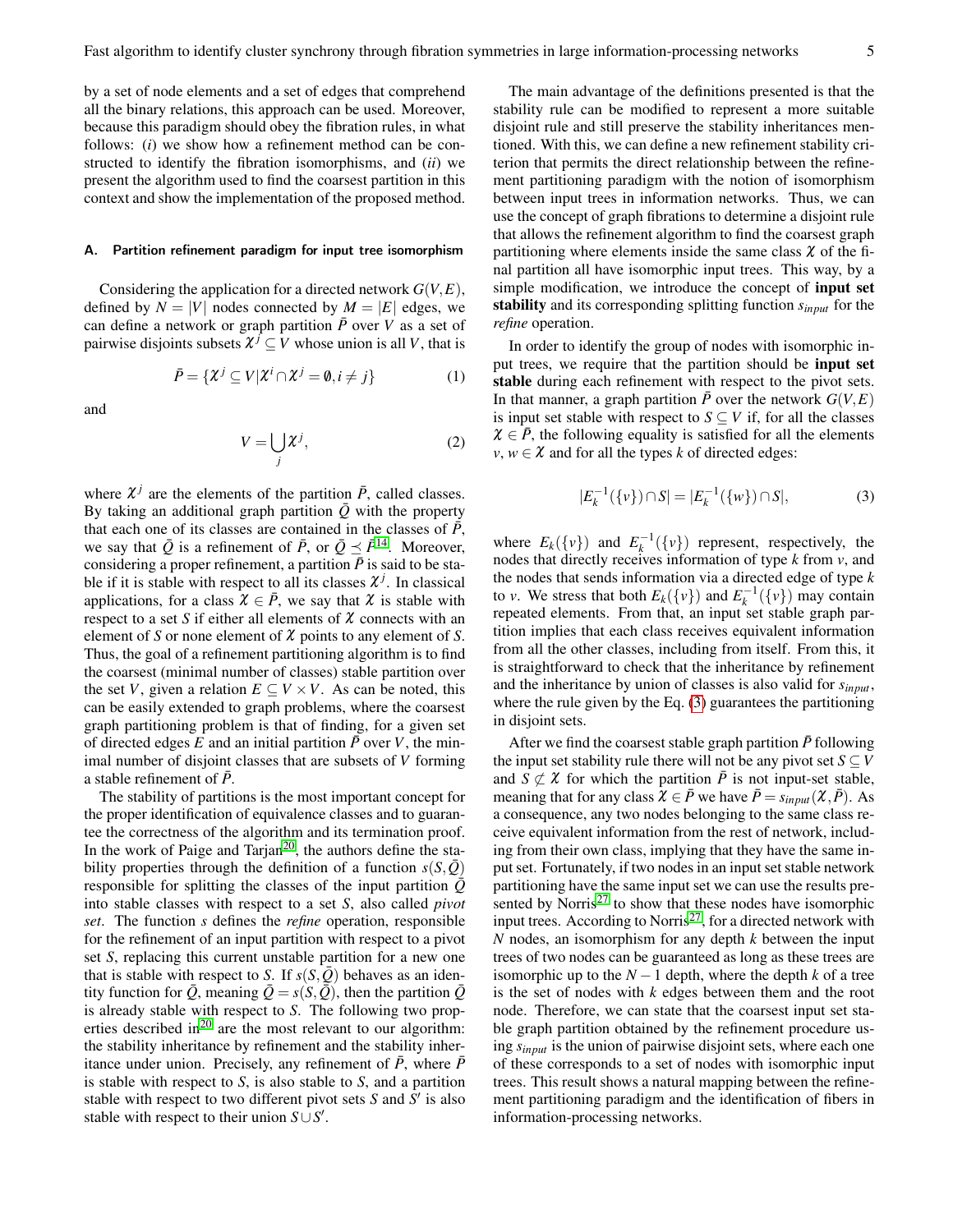Fast algorithm to identify cluster synchrony through fibration symmetries in large information-processing networks 6

## B. Fast fibration partitioning

As we have discussed in the last section, to refine a partition it is necessary a pivot set *S* to split the classes of the current partition into different classes, each one input set stable with respect to *S*. In order to do that, one should choose an appropriate list of pivot sets. For instance, if we consider a partition  $\bar{P}$ , to show that it represents the correct partitioning in groups of isomorphic input tree nodes, it is necessary to verify that  $\bar{P}$  is input set stable with respect to each one of its classes. By doing so, it is possible to design an algorithm capable of determining the fibration partitioning of a network by a general straightforward procedure: starting with an initial network partition, refine the current partition with respect to each one of its classes until there is no more unstable class. If applying *sinput* for every class of the current partition leads to no further refinement, then the current partition is input-set stable and correspond to the correct minimal balanced coloring of the network. However, even though this procedure gives the right answer in a reasonable runtime and it represents the essence of a refinement algorithm, it also gives a high number of unnecessary and repeated operations. Therefore, it is important to choose the appropriate pivot sets during the refinement in order to design an efficient method for the partitioning.

The algorithm we build here is a modified version of the algorithm introduced by Paige and Tarjan<sup>[20](#page-12-10)</sup>, with runtime complexity of  $\mathcal{O}(M \log N)$ . Although this algorithm was designed for a different problem, namely the relational coarsest partition problem, we emphasize that this problem is easily mapped to the identification of fibers on graphs, as pointed out in section [III A](#page-4-1) and in references<sup>[8](#page-11-6)[,11](#page-12-1)</sup>. By introducing the input set stability definition for graphs, we use the algorithm of Paige and Tarjan as a foundation of our method. Com-pared to the similar algorithm of Cardon and Crochemore<sup>[21](#page-12-11)</sup>, the Paige-Tarjan algorithm has a simpler implementation and smaller runtime prefactors, since it avoids irrelevant pivot set selection, exhibiting a better performance to our problem.

For the identification of an input set stable graph partition, we can benefit from the input set stability properties to construct a refinement algorithm that should achieve, through a finite number of steps, the minimal input set stable partition originating from an initial trivial network partitioning. A refinement step should have the effect to refine the current partition of *V*, unstable with respect to a pivot set  $S \subseteq V$ , by replacing it for a new partition, now stable for *S*. For this, we use the splitting function  $s_{input}(S, \overline{P})$ , which receives, as input, the current partition  $\bar{P}$  over the network and the pivot set *S*, returning as output a new stable partition with respect to *S*. As pointed out, *sinput* benefits from two stability properties: the inheritance by refinement and the inheritance by union of sets. Because these inheritances, a pivot *S* should be used only once by *sinput*, which guarantees that the partition, after all refinement steps, will preserve the stability with respect to *S* and to the union  $\bigcup_i S_i$  of all pivot sets  $S_i$  already used. From these properties, the core of the *refine* operation can be stated as the three following steps:

- 1. Choose a pivot set *S* in which the current graph partition  $\overline{P}$  is input set unstable;
- 2. Identify all the classes  $\mathcal{X}_{\textit{S}} \in \overline{P}$  that are input set unstable with respect to *S* and split each one of these into stable classes  $\chi^j_S \subset \chi^j_{/S}$  with respect to *S*;
- 3. Replace  $\bar{P}$  by  $\bar{P}_S = s_{input}(S, \bar{P})$ , where for  $\bar{P}_S$  each  $\mathcal{X}_{/S}$  is replaced by its splitted classes  $\mathcal{X}_{\mathcal{S}}^j$ *S* .

Through these steps, the *refine* operation can be executed with a time complexity of the order  $\mathcal{O}(|S| + \sum_{v \in S} |E(\{v\})|)$ . To obtain this time complexity we should first note that the only possible input set unstable classes  $\chi_{\beta}$  from  $\bar{P}$  are the ones who receives input from the nodes of *S*. Therefore, we need to iterate over all  $|S|$  nodes  $v \in S$  and then iterate over all the  $|E({v})|$  outgoing edges of each *v* to properly define all unstable classes  $\mathcal{X}_{/S}$ , which are the ones that contain nodes where the condition from Eq.[\(3\)](#page-4-0) is not satisfied. Thus, the *refine* operation is linear either with the number  $\sum_{v \in S} |E(\{v\})|$ of outgoing edges from *S* or with the number of nodes |*S*| depending on which one is larger. This ensures the *refine* operation as optimal, since we only need to identify the outgoing information leaving each element of *S* and arriving to the possible input set unstable classes. Since the finest partitioning possible is the one in which every node is itself a class, and because the number of classes increases after each refinement step, the refinement by pivot sets may be executed at most  $N-1$  times. Furthermore, because of the splitting dynamics of the algorithm, each node  $v \in V$  is in at most  $log N$ different pivot sets *S*, as also described in<sup>[20](#page-12-10)</sup>. Therefore, using the time complexity of the *refine* operation for every node, used as a part of a pivot set at most log*N* times, we obtain the  $\mathcal{O}(M \log N)$  runtime of the algorithm.

Through this, given a pivot set *S* and a given input set unstable network partition  $\bar{P}$ , the classes  $\mathcal{X}_{\beta} \in \bar{P}$  that are unstable with respect to *S* can be splitted into several disjoint classes  $\chi^j_{\rm S}$ *S* input set stable with respect to *S*. Considering the general situation for multiplex networks containing *n* types of edge, we can denote the splitted classes as  $\chi_S^{j_1 j_2...j_n}$  related with their unique tuple  $(j_1, j_2, \ldots, j_n)$ <sub>S</sub> regarding their stability with respect to *S*. Then, each splitted class must obey, for *k* from 1 to *n*, the property defined by

<span id="page-5-0"></span>
$$
\chi_S^{j_1 j_2 \dots j_n} = \{ v \in \mathcal{X}_{/S} : |E_k^{-1}(\{v\}) \cap S| = j_k \},\tag{4}
$$

where the number of splitted classes must be larger than one. Among all splitted classes obtained from  $\mathcal{X}_{/S}$ , the largest one can be excluded as pivot in the following steps of the algorithm. This is a consequence of the disjoint nature of the refinement process and its stability inheritance property. For instance, if we refine a partition with respect to a pivot set and that pivot is responsible for splitting one unstable class  $\chi$  into two stable classes,  $\chi_1$  and  $\chi_2 = \chi - \chi_1$ , then it is necessary to check only the partition stability with respect to one of these splitted sets. The complement set is just a redundant pivot, due to the fact that  $\mathcal{X}_1 \cap \mathcal{X}_2 = \emptyset$  and that the refined partition is input set stable with respect to  $\chi = \chi_1 \cup \chi_2$ . This ensures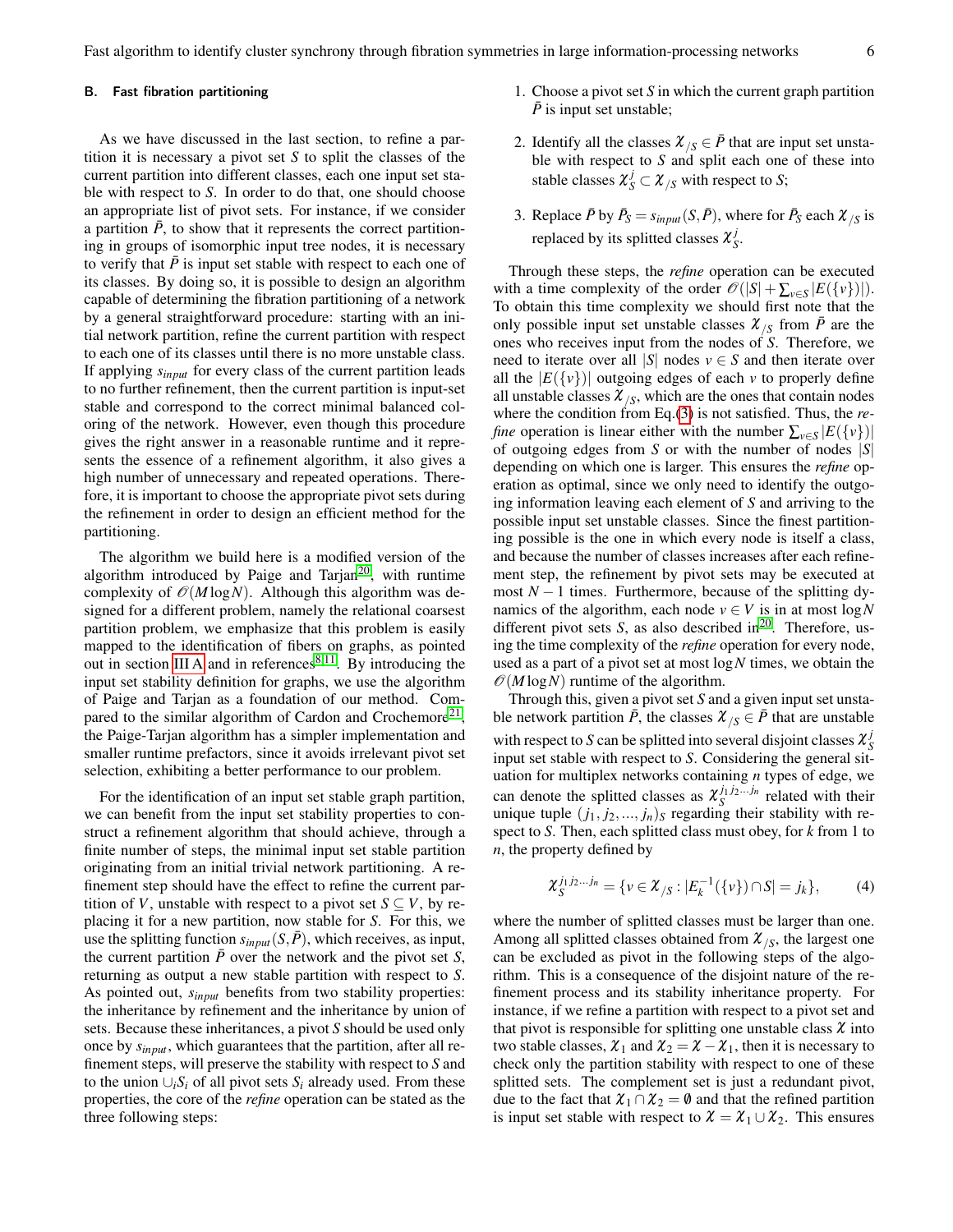that none repeated, redundant or union of repeated sets is used during any step of the algorithm.

At this point, we can finally state the complete algorithm to identify the correct partition  $\bar{F}$  of a directed network  $G(V, E)$ , representing a balanced coloring. The first step is to define the initial partitioning  $\bar{P}_0$  which requires some preprocessing. We let the details of this step for the next section. Here we can consider the simpler case, where  $\bar{P}_0 = \{V\}$ . We also define *L* as a queue data structure to store the pivot sets during the execution of the algorithm. From this, the algorithm, which we denote as fast fibration partitioning (FFP), is given by the following steps:

- 1. Define the initial partition  $\bar{P}_0$ , push all its classes to a queue *L*, and set  $\overline{P} = \overline{P}_0$ ;
- 2. Remove from *L* its first pivot set *S*;
- 3. Replace  $\bar{P}$  by  $s_{input}(S, \bar{P})$ ;
- 4. Whenever a class  $\chi \in \overline{P}$  splits into two or more nonempty classes, push all these to the back of *L*, except the largest one;
- 5. If *L* is not empty, go back to step 2. Otherwise, the algorithm stops and the final partition  $\bar{F}$  represents the minimal balanced coloring.

At the end, the final partition  $\bar{P} = \bar{F}$  represents the coarsest input set stable partition, or minimal balanced coloring, of  $G(V, E)$  and each class of  $\overline{F}$  is a fiber.

The final algorithm has time and space requirements of order, respectively,  $\mathcal{O}(M \log N)$  and  $\mathcal{O}(M+N)$ , which allows its application for large networks. It has a simple implementation, where the refinement process, pictured in Fig. [4,](#page-8-0) represents the most complex part of the algorithm.

#### <span id="page-6-0"></span>IV. INITIALIZATION AND IMPLEMENTATION DETAILS

As pointed out, to correctly implement the refinement algorithm it is very important that the initial partition, represented by  $\bar{P}_0$ , satisfies determined conditions to ensure that the nodes will not be placed inside wrong classes of the final partition *F*. For this, given the network  $G(V, E)$  and before any refinement, we can define specific groups of nodes based on their input from other nodes. These groups are related with the network  $G_{\text{sec}}(V_{\text{sec}}, E_{\text{sec}})$ , obtained by the partitioning of *G* into strongly connected components (SCC). In this way, each element of*Vscc* represents the set of nodes that are reachable from all the other nodes in this same element via a directed path. For convenience, we define isolated nodes in  $V_{\text{src}}$  as components themselves. From this, to initialize the partition  $\bar{P}_0$ , we assign to each component  $v' \in V_{\text{sec}}$  a class label according to the condition whether  $v'$  receives or not input from other components  $w' \in V_{\text{sec}}$ , where  $v' \neq w'$ . This step zero is necessary since two different SCCs that do not receive any input from other elements cannot have correlated dynamics.

We define three types of SCC that must be separated before the application of the refinement process. The first type,



<span id="page-6-1"></span>FIG. 3. **Definition of the initial partition**  $\bar{P}_0$ . Figures (a) and (b) display two small network examples where we need to take into account different conditions to define correctly the initial partition  $\bar{P}_0$ . Starting from a given network  $G(V, E)$  we first obtain all the strongly connected components (SCC) present in the network to define *GSCC*. After that, we classify each node of *G<sub>SCC</sub>* according to three different conditions. In both (a) and (b) we observe the presence of SCCs that receive input from other components, and they are highlighted with the color blue. All nodes of  $G$  belonging to blue nodes of  $G<sub>SCC</sub>$  must be placed into the same class  $\chi_0$  of  $\bar{P}_0$ . Specifically in (b) we note the existence of a strong component that do not receive input from any other different component. This component is highlighted with color pink. For each pink element  $v' \in V_{SCC}$  we define a new class  $\chi_{v'}$  in  $\bar{P}_0$  containing the nodes inside this element. Moreover, in (a) we highlight by color red a third type of component. These SCCs are comprised by single nodes that only receive inputs from themselves. The nodes belonging to these components are also placed in the same class of blue nodes. However, we also push these single nodes as classes  $\mathcal{X}_{self} = \{v_{self}\}\$  into queue *L*, where here we denote as *vsel f* any isolated self-loop node from *G*.

and more trivial component, is any SCC that receives external input from any other SCC (blue nodes in Fig. [3\)](#page-6-1). All nodes belonging to these components are put into the same unique class  $\chi_0$  at the beginning of the algorithm. The second type defines the opposite scenario, that is, any SCC that does not receive any input from the rest of the network (purple nodes in Fig. [3\)](#page-6-1). Each component, represented by  $v' \in V_{\text{sec}}$  of this type defines one different class  $\chi_{v'}$  to be put in the initial partition. Besides bigger SCCs with no inputs, this second type allows for isolated nodes without incoming edges in *G*. However, the existence of these isolated components are not, in general, feasible in some real applications, like genetic regulatory networks. In this case, for every gene there should be at least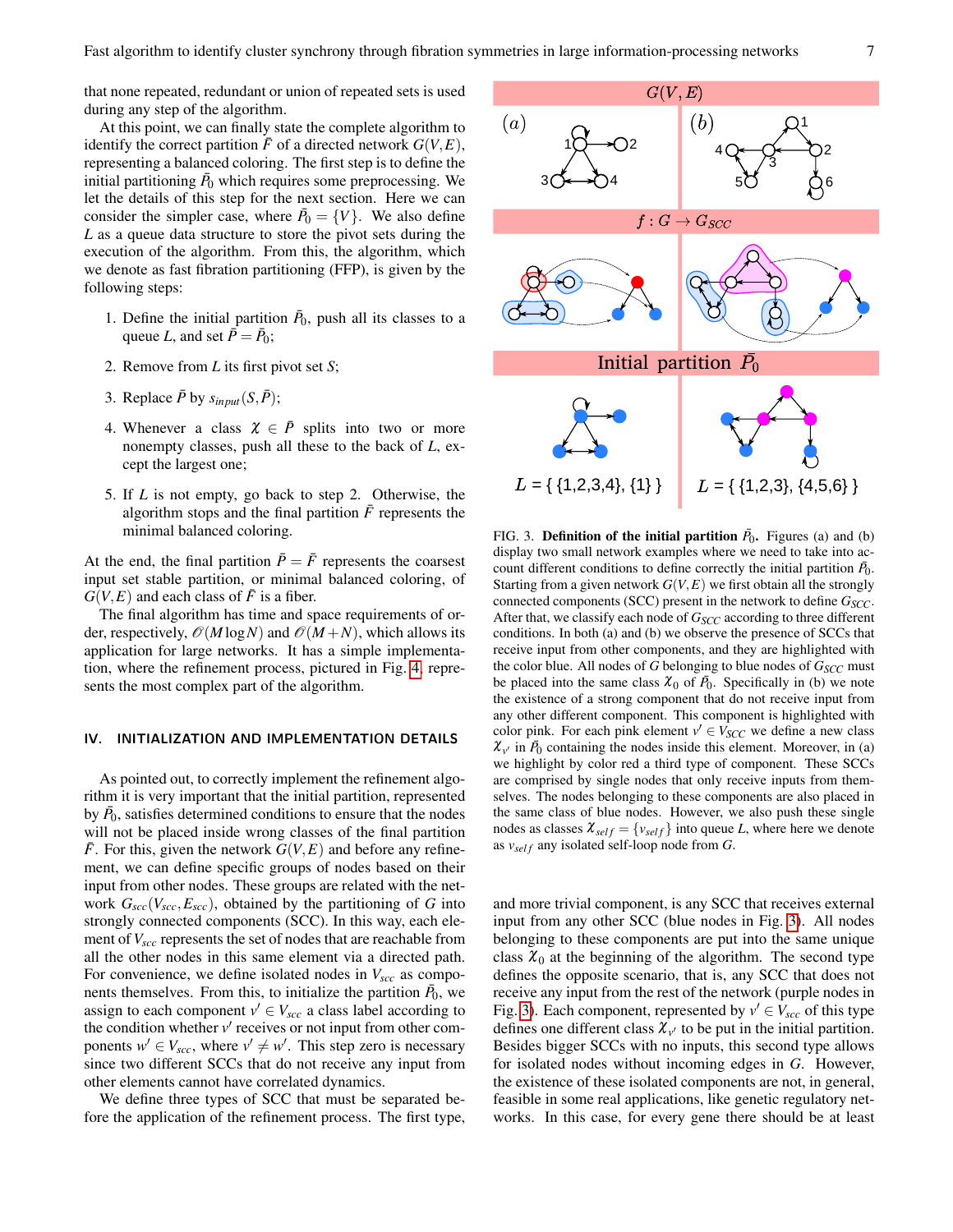one transcription factor responsible for its regulation, implying that all nodes in these types of networks have input, even if only from themselves. Of course, that is not necessarily true for general information networks, meaning that the second type definition remains valid even for these special cases.

A more special case, very common in genetic networks in bacteria, is the existence of self-loops. To deal with these situations, we define a third type of SCC as a special case of the second type described above. This one is formed by components with a single self-loop node receiving input only from itself (red nodes in Fig. [3\)](#page-6-1). Differing from the second type, this node is inserted into the  $\chi_0$  in the same fashion as the nodes belonging to the first type components. However, now we define a different class  $\mathcal{X}_{self}$  containing only the self-loop node and push this class into the pivot set queue *L*. This rule is a consequence of the potential of these special nodes to split specific configuration of classes. Even when these configurations are input set stable with respect to all other classes in the partition, they can be further refined by their internal isolated self-loop nodes. Yet, nodes from  $\chi_{self}$  cannot be initialized as different classes in the partition. That is why we only place these classes into the queue *L*. Regarding the KC algorithm presented in the section [II,](#page-2-0) we stress that only the classes  $\chi_0$  and  $\chi_{v'}$  (including self-loop nodes) are useful for its initialization. The initialization step can be described by the following steps: (i) define the partitioning *Gscc* into elements as SCC. (ii) Then, classify each component exactly as previously explained. Put all nodes belonging to the first type components into the class  $\mathcal{X}_0$ , create for each second type component  $v'_j \in V_{\text{src}}$  a new class  $\chi^j_v$  $v'$  and, after this, push all these classes into the pivot set queue *L*. (iii) At last, consider all the isolated self-loop nodes  $v'_k \in V_{\text{sec}}$ , put them inside  $\chi_0$ , create the classes  $\mathcal{X}_{self}^k$  for each one, to finally push all  $\mathcal{X}_{self}^k$ into the queue *L*. After these steps, the initial state of the algorithm will be defined by  $\bar{P}_0$  and *L* as follows:

$$
\begin{cases}\n\bar{P}_0 &= \{X_0, X_{v'}^j\}, \\
L &= \{X_0, X_{v'}^j, X_{self}^k\},\n\end{cases}
$$
\n(5)

allowing the proper application of the FFP algorithm.

For the implementation, we can define the partition  $\bar{P}$  holding all the classes by a doubly linked list, which allows fast deletion of classes in constant time  $\mathcal{O}(1)$  as long as we have the memory address of the class during the procedure. Alternatively, we can define  $\bar{P}$  as a simple indexed list containing classes. If we choose to not perform the deletion of classes, each class is a doubly linked list. Each component of the linked list is a node belonging to the class. This structure allows that a class  $\chi$  does not have to be deleted during the splitting process, but only reduced by removing its nodes. This way, instead of deleting classes we only need to create new ones to store the nodes removed from other classes. Moreover, it is necessary that each node at each iteration has a pointer to its class, or simply to the index in the list  $\bar{P}$  where its class is located. This pointer is updated whenever a class is splitted. Since the splitting condition reduces to checking Eq. [\(4\)](#page-5-0), and *L* can be implemented by a simple queue, the data structures described here are the main ones for an efficient implementation of the algorithm.

The reader can refer to the link [https://github.com/](https://github.com/makselab/) [makselab/](https://github.com/makselab/) to access the Julia implementation of the fast fibration partitioning algorithm as described in this work. R library for finding fibration partitioning applying the algo-rithm developed in<sup>[2](#page-11-1)</sup> along with functionality for fiber building blocks construction, classification and significance detection are available at [https://github.com/makselab/](https://github.com/makselab/fibrationSymmetries) [fibrationSymmetries](https://github.com/makselab/fibrationSymmetries). All codes are written in high performance languages and further instructions and documentation for their proper use can be found in the referred links.

#### <span id="page-7-0"></span>V. ALTERNATIVE METHODS

As already mentioned, fibers are equivalent to the classes of a minimal balanced coloring over a network, which can be obtained by the methods presented so far. In what follows we present two different approaches previously developed to find balanced colorings that can be used to identify fibration symmetric circuits, and then we compare the runtime and space complexities of the algorithms with ours.

# A. Boldi & Vigna's algorithm

The first approach was proposed in 2002 by Boldi & Vigna in their seminal work of graph fibrations<sup>[8](#page-11-6)</sup>. Presented originally as a theorem, the idea is to construct the input tree for each node in order to verify the isomorphism between the nodes' input tree, and use the theorem by Norris<sup>[27](#page-12-17)</sup> as the stop criterion. The initial partition is defined as a single class containing all the nodes, and the refinement operation is based on the search for isomorphism through the first layer until the  $(N-1)$ -th layer of the input trees. Two nodes are said to be equivalent under  $\simeq_k$  if their input trees are isomorphic up to level *k*. Since a node is always isomorphic to another node, therefore all nodes are equivalent under  $\simeq_0$ . Moreover, an equivalence relation states that  $v \simeq_{k+1} w \iff v \simeq_k w$  and then there exists a bijection  $\psi$  from the input set of  $k$ -th layer of the input tree of *v* to the input set of *k*-th layer of the input tree of *w*, such that it satisfies the isomorphism condition, *i.e.*, the image of the edge connects the image of the source and the image of the target of this edge.

In Fig. [5\(](#page-9-1)a) we show an example for a Fibonacci circuit in-troduced in<sup>[2](#page-11-1)</sup>. For this type of circuit, the number of nodes in a *k*-th level is described by a Fibonacci sequence and, to obtain a new partition, we need to check the isomorphism condition for the number of elements in all levels up to  $N - 1$ . In<sup>[8](#page-11-6)</sup>, the authors propose an algorithm to check the isomorphism between input trees with total runtime of order  $\mathcal{O}(N^2d \log N)$ , where *d* is the maximum in-degree in the network, and memory of order  $\mathcal{O}(N \log N)$ . However, this runtime can still be very restrictive for large networks, not being suitable for general applications.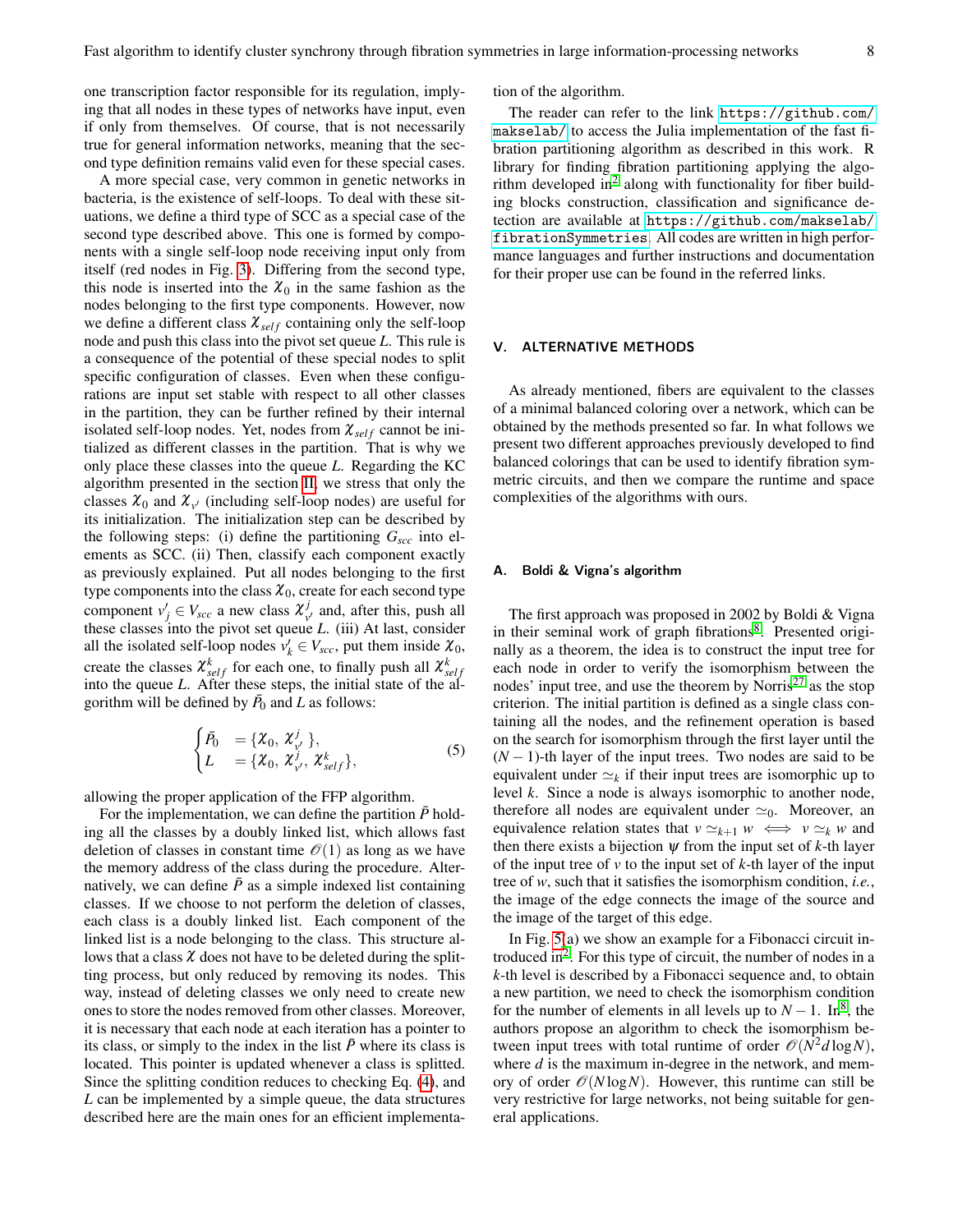

<span id="page-8-0"></span>FIG. 4. **Refinement mechanism of the splitting function**  $s_{input}$ . Here we consider the directed network  $G(V, E)$  shown at the left. We start initializing the algorithm by defining the first pivot set  $S_1$  as the initial partition  $\bar{P_1}$ , containing all nodes of the network. The initial state has  $\bar{P_1}$ as partition and  $L = \{S_1\}$  as the pivot set queue structure. Following the refinement procedure, we select  $S_1$  as the first pivot set, and then refine the current partition obtaining  $\bar{P}_2 = s_{input}(S_1, P_1)$ , which splits the single blue class into two disjoint classes input set stable with respect to  $S_1$ : a upgraded reduced blue class and the new light-pink class. Since the blue class is the largest splitted block (containing four nodes against two from the pink class), we insert the pink class at the back of *L*, defining it as the pivot set  $S_2$ . Because  $L = \{S_2\}$ , we repeat the process this time using  $\bar{P}_2$  and  $S_2$  as input for  $s_{input}$ , which returns a new partition  $\bar{P}_3 = s_{input}(S_2, \bar{P}_2)$ . The blue class is splitted into two equal size classes and the new one is used as the pivot set  $S_3$ , right after be placed at the back of *L*. However,  $\bar{P}_3$  is input set stable with respect to  $S_3$ , implying that none class of  $\bar{P}_3$  is splitted. For this reason, *L* is now empty and the algorithm stops. The final partition  $\bar{F}$  represents the minimal balanced coloring over  $G(V, E)$ . As a consequence of the partition  $\tilde{F}$ , the set of directed edges is also defined as a partition  $\tilde{F}_E$ , which distinguishes the information coming from different fibers. Finally, from this partitioning, we can define the new network  $B(V_B, E_B)$ , representing the base network that resulted from the fibration morphism  $\psi : G \to B$ .

## B. Aldis' algorithm

An alternative approach for the Kamei-Cock algorithm was proposed by Aldis<sup>[15](#page-12-5)</sup> in 2008. According to his algorithm, all nodes are placed inside the same equivalence class and further partitions are obtained by a refinement process based on the type of the edge and the source of this same edge, similar to the input driven refinement introduced in Sec. [II.](#page-2-0) Aldis' approach consists of two main procedures, both of which are implemented in every iteration. We use the notation  $n_t(v)$ ,  $n_t(e) \in \mathbb{N}$  to describe the color of the node *v* or the edge *e* in the iteration *t*. Once the algorithm stops, the balanced coloring is obtained.

In the first procedure, each edge is associated with a pair of the edge color and the edge source color  $(n_t(e), n_t(s(e)))$ . Then, we list all unique pairs at the current iteration. Each unique pair is associated with a new edge color and the edge coloring of the network is updated. If there are no new colors after the update at this iteration, the algorithm stops unless  $t = 0$ . During the second procedure, each node  $v$  is as-

sociated with the colors of the set of edges that points to it,  $\langle n_t(e)|t(e) = v \rangle$ , where  $n_t$  in each set are listed in an increasing fashion and  $t(e)$  is the target node of the edge  $e$ . Similarly to the ISCVs, we identify all the unique sets and assign to each one a new color, from which we update the coloring of the nodes. If after this update there are not new colors compared with the last iteration, the algorithm stops and the balanced coloring is obtained.

Figure [5\(](#page-9-1)b) shows the partitioning of a small graph con-taining five nodes according to Aldis<sup>'[15](#page-12-5)</sup> algorithm. Initially, all nodes are assigned to the same class as well as the edges. Starting from iteration  $t = 0$ , the pairs  $(n_0(e), n_0(s(e)))$  are associated to each edge, which in this case is always  $(1,1)$ . In this step, all edges stay in the same class and coloring update does not introduce any new color. However, the algorithm does not stop because  $t = 0$ . Still at  $t = 0$ , the set  $\langle n_0(e)|t(e) = v \rangle$  is associated to each node *v*. From this, there are two unique sets and we assign to each one of them a color (in this case,  $\langle 1 \rangle \rightarrow \text{red}(1), \langle 1,1 \rangle \rightarrow \text{blue}(2)$ ) and we update the nodes color according to these labels. After that, we go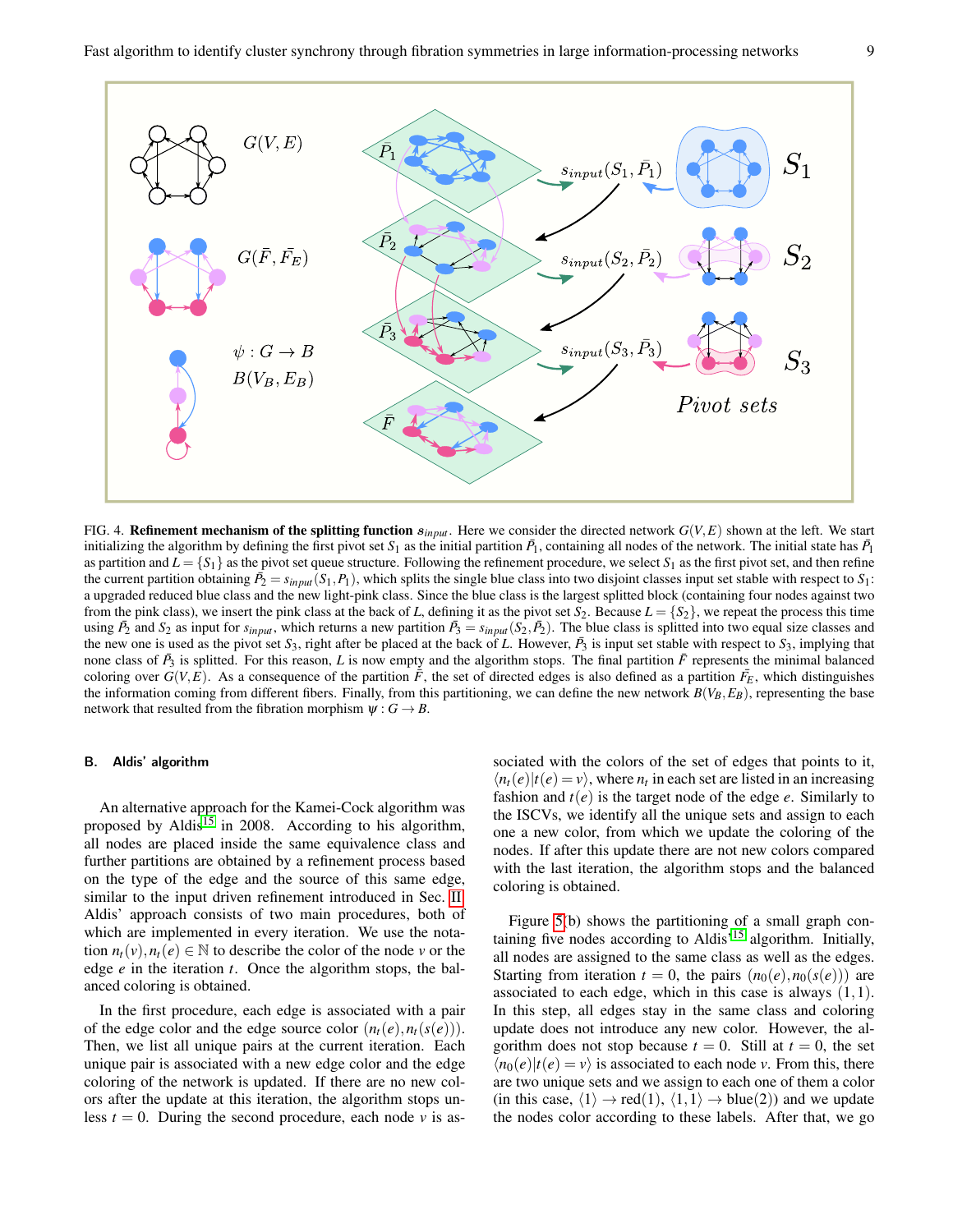

<span id="page-9-1"></span>FIG. 5. Alternative algorithms to find fibers. In (a) we see a Fibonacci circuit, introduced in<sup>[2](#page-11-1)</sup>. Following the approach of Boldi and Vigna<sup>[8](#page-11-6)</sup>, at the initial step all 3 nodes have the same input tree of depth 0, so initial partition puts all nodes in the same class. The second step shows that node 3 is already non-isomorphic to 1 and 2, however we need to go further  $N - 1 = 2$  levels to assign the final isomorphism between input trees. At the final level, the algorithm assigns the isomorphism between the input trees of 1 and 2, defining the Fibonacci fiber. Finally, (b) exemplifies the Aldis'[15](#page-12-5) algorithm for the case detailed in section [V.](#page-7-0)

to the next iterations  $t = 1, 2, \dots$  repeating the same procedures until no further refinement is possible, like displayed in Fig. [5\(](#page-9-1)b), and the balanced coloring is reached.

Here we stress that this algorithm allows for both the set of nodes and the set of edges of the network to have an initial coloring different from the trivial (all nodes with the same color), since the two-procedure implementation guarantees that the algorithm does not depend on the initial conditions. Furthermore, as compared to the Kamei-Cock algorithm, the advantage of Aldis' approach is that it does not need to use a matrix to store the input set vectors, avoiding any problem regarding the sparse structure of the ISCVs. However, the algorithm exhibits an inferior runtime complexity than the KC coloring algorithm<sup>[17](#page-12-6)</sup> (See table [I\)](#page-11-9).

# <span id="page-9-0"></span>VI. MEASURING THE RELATIVE PERFORMANCE OF THE ALGORITHMS

By now, we have presented four methods to identify cluster synchrony in information-processing networks. Within these four, we argue that the method proposed in this work, which we call fast fibration partitioning (FFP), is the most efficient algorithm so far, being capable to handle efficiently with both computational memory and time resources. As we have described in the last sections, both the FFP and KC algorithms are based on the refinement paradigm. However, due to the minimization nature of the problem, it is possible to

design several refinement routines that require different time and space complexities. This is a consequence of the greatest fixed point theorem, demonstrated by Tarski in  $1955^{28}$  $1955^{28}$  $1955^{28}$ . This theorem states that we can define the refinement operation by a monotonic function *g* that splits every unbalanced (or unstable) class into several disjoint balanced classes. Being  $g(\bar{P})$  a function of a partition  $\bar{P}$  over *V*, the theorem states that when the greatest fixed point of the function *g* is reached, meaning the minimum number of classes within  $\bar{P}$  such that  $g(\bar{P}) = \bar{P}$ , then the resulting partition  $\bar{P}$  represents the one containing the minimal number of classes over the given sets *V* that it is stable with respect to the relation  $E \subseteq V \times V$ . As showed in<sup>[13](#page-12-3)</sup>, the general approach through a refinement paradigm can be defined as the following steps:

- 1. Define the partition  $\bar{P}$  through an initial partition  $\bar{P}_0$  over *V*;
- 2. Refine the current partition:  $\bar{P} \leftarrow g(\bar{P});$
- 3. If the partition do not change, the algorithm stops. Otherwise, go to step 2.

Through this approach, it is possible to construct implementations either with runtime  $\mathcal{O}(N^2 \log N)$  or  $\mathcal{O}(M \log N)$ , where *N* and *M* represents, respectively, the number of nodes and the number of edges of the network. Considering graph fibrations, we can define the splitting functions both for the Kamei-Cock coloring (KC) and the fast fibration partitioning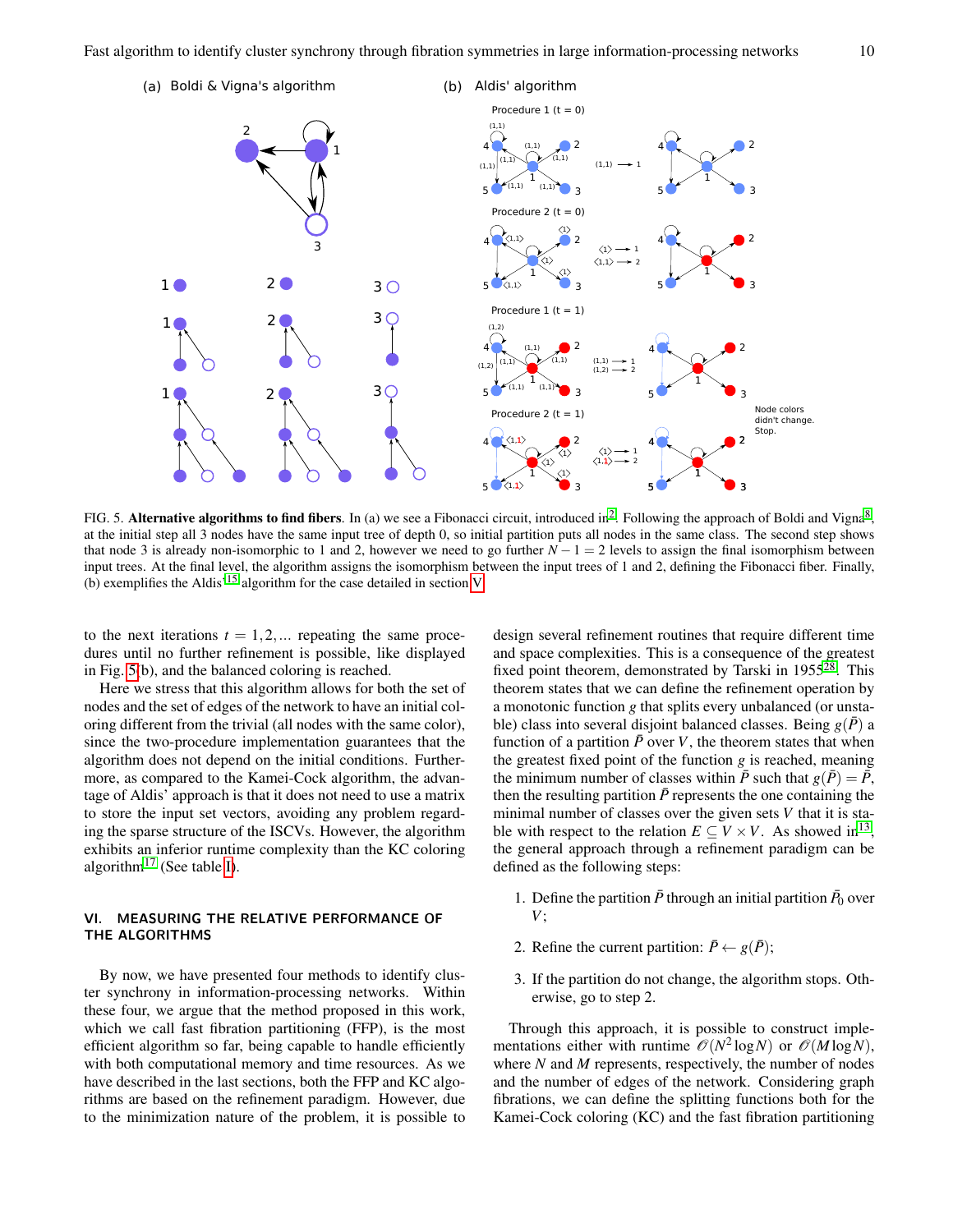

<span id="page-10-0"></span>FIG. 6. Comparison between the runtime variation of the KC (red circles) and FFP (blue squares) algorithms as function of the size *N* of Erdös-Renyi directed networks. Here, networks have mean degrees  $\langle k \rangle = 1$  (a), 2 (b), 4 (c), and 8 (d). The symbols correspond to averages calculated over 20 network realizations and the size *N* ranges from 512 to 16384 nodes. In all curves, the errors are smaller than the symbols. As  $\langle k \rangle$  increases, *i. e.*, the network becomes denser (and the symmetries become trivial), the performance of the FFP algorithm is decreased, as expected from its time complexity  $\mathcal{O}(M \log N)$ , while the KC's performance improves, as it requires less iterations to find the trivial partitioning. However, this improvement is bounded as the network loses its symmetries, for which the large gap between both performances remains clear, where the FFP method is faster than the coloring algorithm.

algorithm (FFP) as *scoloring* and *sinput*, respectively. The *sinput* is the splitting function defined earlier in this work, while *scoloring* is a similar function also respecting the input set stability, but implemented according to the mechanism of the KC algorithm. As previously discussed in section [III,](#page-3-0) the FFP algorithm, with the *sinput* splitting function, performs all refinement operations with runtime equal to  $\mathcal{O}(M \log N)$ . On the other hand, the KC algorithm, through its *scoloring* splitting function, have an overall runtime of at least  $\mathcal{O}(N^2 \log N)$ , as we show as follows.

In the Kamei-Cock algorithm, for each step the algorithm verifies if each class is balanced by comparing the ISCVs of each node inside the current classes. In that manner, every node has its ISCVs checked and compared with the nodes sharing its same class. These comparisons and the splitting of unbalanced classes demand a runtime which grows with the size of the matrix of ISCVs, since each node has its ISCV verified. We notice that the matrix containing all ISCVs has  $K^i \times K_{type} \times N$  entries, where  $K^i$  corresponds to the number of colors at iteration  $i$  and  $K_{type}$  is equal to the number of edge types within the network. Since the refinement process allows a maximum number of *N* colors for the worst-case scenario, the time complexity of the Kamei-Cock must be at least quadratic, which is the same order of the space resources necessary to its implementation. Still considering the worst-case scenario where the final coloring contains *N* colors, we can verify that to refine an initial coloring, where all nodes belong to the same class, into the final one with *N* colors we need an order of log*N* iterations. For instance, if we start the refinement with a single class containing all nodes of the network, and for each iteration each class is splitted into two new classes with half the size of the splitted class, we expect exactly log*N* steps to obtain *N* classes. Therefore, the time complexity of the Kamei-Cock algorithm is  $\mathcal{O}(\alpha N^2 \log N)$ , where  $\alpha = K_{type}$  representing the number of types of edges within the network.

To verify these considerations, we performed the comparisons between both algorithms, KC and FFP for two different cases in Erdös-Renyi networks. In general, fibration symmetries are rarely found in these networks, which allows us to assess the runtime of the methods in their worst-case scenarios. In Figs. [6\(](#page-10-0)a)-(d) we show the runtime variation of the KC and FFP algorithms as function of the size of the Erdös-Renyi networks generated with mean degrees  $\langle k \rangle = 1,2,4$ , and 8, respectively. As expected, the FFP algorithm performs much better in sparse networks, with slightly decreasing performance for denser networks. Furthermore, for all cases the runtime performance of FFP overcomes the one of the KC algorithm. Considering the second case, in Fig. [7](#page-11-10) we perform the same analysis but varying the number of edge types for multiplex random networks. As previously mentioned, the presence of several types of edges affects drastically the performance of the KC algorithm, while the performance for the FFP almost does not change. Since for each new edge type introduced in the network the KC algorithm doubles the size of the ISCV matrix, its performance becomes restrictive even for moderate sizes of multiplex networks. As shown in Fig. [7,](#page-11-10) the runtime difference between the performance of the KC algorithm for  $K_{type} = 1$  and for  $K_{type} = 8$  is almost 200 seconds for a network of size  $N = 2048$  and mean degree  $\langle k \rangle = 1.0$ , while this difference is about 0.02 seconds for the runtime of the FFP algorithm.

Therefore, we observe that the method proposed here, based on the algorithm of Paige and Tarjan<sup>[13](#page-12-3)</sup>, outperforms the runtime performance of the Kamei-Cock algorithm used in<sup>[2](#page-11-1)</sup>. Furthermore, since the fast fibration partitioning algorithm requires only linear memory resources, the method also overcomes the KC algorithm in space resources, since the latter has at least  $\mathcal{O}(N^2)$  complexity. [I](#page-11-9)n table I we list the time and space complexities of each algorithm mentioned in this work. Regarding the algorithms of Boldi-Vigna and Aldis, we provide only the comparison between their complexities with the FFP algorithm. As we observe in table [I,](#page-11-9) the time complexity of Aldis' algorithm does not allow us to compare its performance since it has runtime<sup>[15](#page-12-5)</sup>  $\mathcal{O}(N(M+N)^3)$  and, hence, it is very constrained to small graphs. The Boldi-Vigna algo-rithm introduced in<sup>[8](#page-11-6)</sup> with runtime  $\mathscr{O}(N^2d\log N)$  was designed for demonstration purposes and for pratical applications the authors of the algorithm<sup>[8](#page-11-6)</sup> used the method of Cardon and Crochemore<sup>[21](#page-12-11)</sup>, from which the Paige-Tarjan algorithm used in this work is an improvement<sup>[20](#page-12-10)</sup>.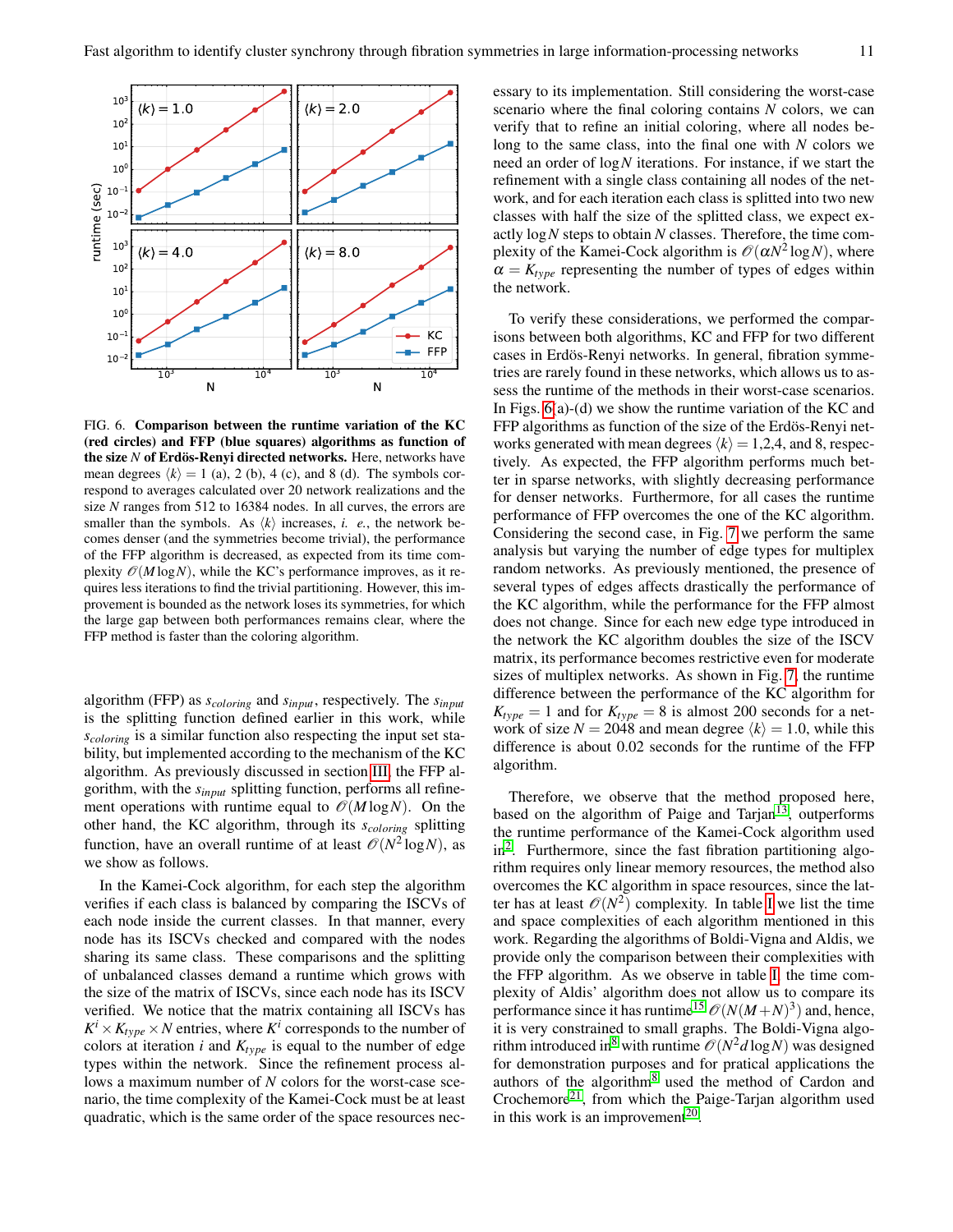

<span id="page-11-10"></span>FIG. 7. Comparison between the runtime variation of the FFP (left column) and KC (right column) algorithms as a function of the size *N* of Erdös-Renyi directed networks with different num**ber of edge types.** Here, networks have  $K_{types} = 1, 2, 4$ , and 8 edge's types, and mean degrees  $\langle k \rangle = 1$ , 4, and 8. The symbols correspond to averages calculated over 20 network realizations and the size *N* ranges from 128 to 2048 nodes. In all curves, the errors are smaller than the symbols. Since the KC algorithm stores an ISCV matrix containing  $K_{type} \times K \times N$  entries, where *K* represents the number of colors, the variation of the number of edge types increases significantly the number of required operations. On the other hand, the FFP is much less sensitive to  $K_{type}$  than the KC algorithm, being linearly dependent only with the size of the current pivot set *S* during the iterations. Since the runtimes for the KC are very restrictive, we performed these comparisons only for very small networks.

#### <span id="page-11-8"></span>VII. CONCLUSIONS

The methods presented in this work represent the main collection of algorithms designed for the identification of fiber circuits. There is a remarkable presence of these circuits in several biological and non-biological networks, and, as showed in the very recent works<sup>[2](#page-11-1)[,9](#page-11-7)[,29](#page-12-19)</sup>, each fiber leads to the synchronization between groups of nodes. Not only that, the symmetry breaking of these fibers can also lead to circuits analogous to logic computational units<sup>[9](#page-11-7)</sup>, affecting directly the functionality of the systems of which these circuits belong to. In summary, we have presented in this paper an optimal procedure to automatically identify fibrations in large networks. We showed that the balanced coloring method defined by the FFP algorithm outperforms, both in terms of runtime and space re-

<span id="page-11-9"></span>TABLE I. Summary of the time and space complexities of the algorithms mentioned in this work. In the algorithm from Boldi and Vigna, *d* is the maximum in-degree in the network.

|                              | Time complexity           | Space complexity         |
|------------------------------|---------------------------|--------------------------|
| FFP                          | $\mathcal{O}(M \log N)$   | $\mathscr{O}(M+N)$       |
| KC <sup>17</sup>             | $\mathcal{O}(N^2 \log N)$ | $\mathcal{O}(N^2)$       |
| $Aldis$ <sup>15</sup>        | $\mathcal{O}(N(M+N)^3)$   | $\mathscr{O}(M+N)$       |
| Boldi and Vigna <sup>8</sup> | $\mathcal{O}(N^2d\log N)$ | $\mathcal{O}(Nd \log N)$ |

sources, other methods previously presented in the literature.

# CODE AVAILABILITY

Code for the Fast Fibration Partitioning algorithm is available at repository <https://github.com/makselab/> together with its documentation for proper use. We also provide the codes for the Kamei-Cock algorithm used in previous works with extended functionalities at [https://github.](https://github.com/makselab/ fibrationSymmetries) [com/makselab/fibrationSymmetries](https://github.com/makselab/ fibrationSymmetries).

## DATA AVAILABILITY

Data sharing is not applicable to this article as no new data were created or analyzed in this study, only synthetic data.

## ACKNOWLEDGMENT

This work was funded by NIH-NIBiB and NIH-NIMH through the Brain Initiative grant number R01 EB028157 and R01 EB022720. Financial support was also provided by the Brazilian agencies Cnpq, CAPES and FUNCAP, and also the National Institute of Science and Technology for Complex Systems.

- <span id="page-11-0"></span><sup>1</sup>R. Milo, S. Shen-Orr, S. Itzkovitz, N. Kashtan, D. Chklovskii, and U. Alon, "Network motifs: simple building blocks of complex networks," Science 298, 824–827 (2002).
- <span id="page-11-1"></span> ${}^{2}$ F. Morone, I. Leifer, and H. A. Makse, "Fibration symmetries uncover the building blocks of biological networks," P. Natl. Acad. Sci. Usa 117, 8306– 8314 (2020).
- <span id="page-11-2"></span><sup>3</sup>S. H. Strogatz, "Exploring complex networks," Nature 410, 268–276 (2001).
- <sup>4</sup>S. Boccaletti, V. Latora, Y. Moreno, M. Chavez, and D. U. Hwang, "Com-
- plex networks: structure and dynamics," Phys. Rep. 424, 175–308 (2006).
- <span id="page-11-3"></span><sup>5</sup>M. A. Porter and J. P. Gleeson, *Dynamical systems on networks*, 1st ed. (Springer International Publishing, 2016).
- <span id="page-11-4"></span><sup>6</sup>M. Golubitsky and I. Stewart, "Nonlinear dynamics of networks: the groupoid formalism," Bull. Am. Math. Soc. 43, 305–364 (2006).
- <span id="page-11-5"></span><sup>7</sup>A. Arenas, A. Díaz-Guilera, J. Kurths, Y. Moreno, and C. Zhou, "Synchronization in complex networks," Phys. Rep. 469, 93–153 (2008).
- <span id="page-11-6"></span><sup>8</sup>P. Boldi and S. Vigna, "Fibrations of graphs," Discrete Math. 243, 21–66 (2002).
- <span id="page-11-7"></span><sup>9</sup>I. Leifer, F. Morone, S. D. S. Reis, J. S. Andrade, M. Sigman, and H. A. Makse, "Circuits with broken symmetries perform core logic computations in genetic networks," PLoS Comput. Biol. 16, e1007776 (2020).